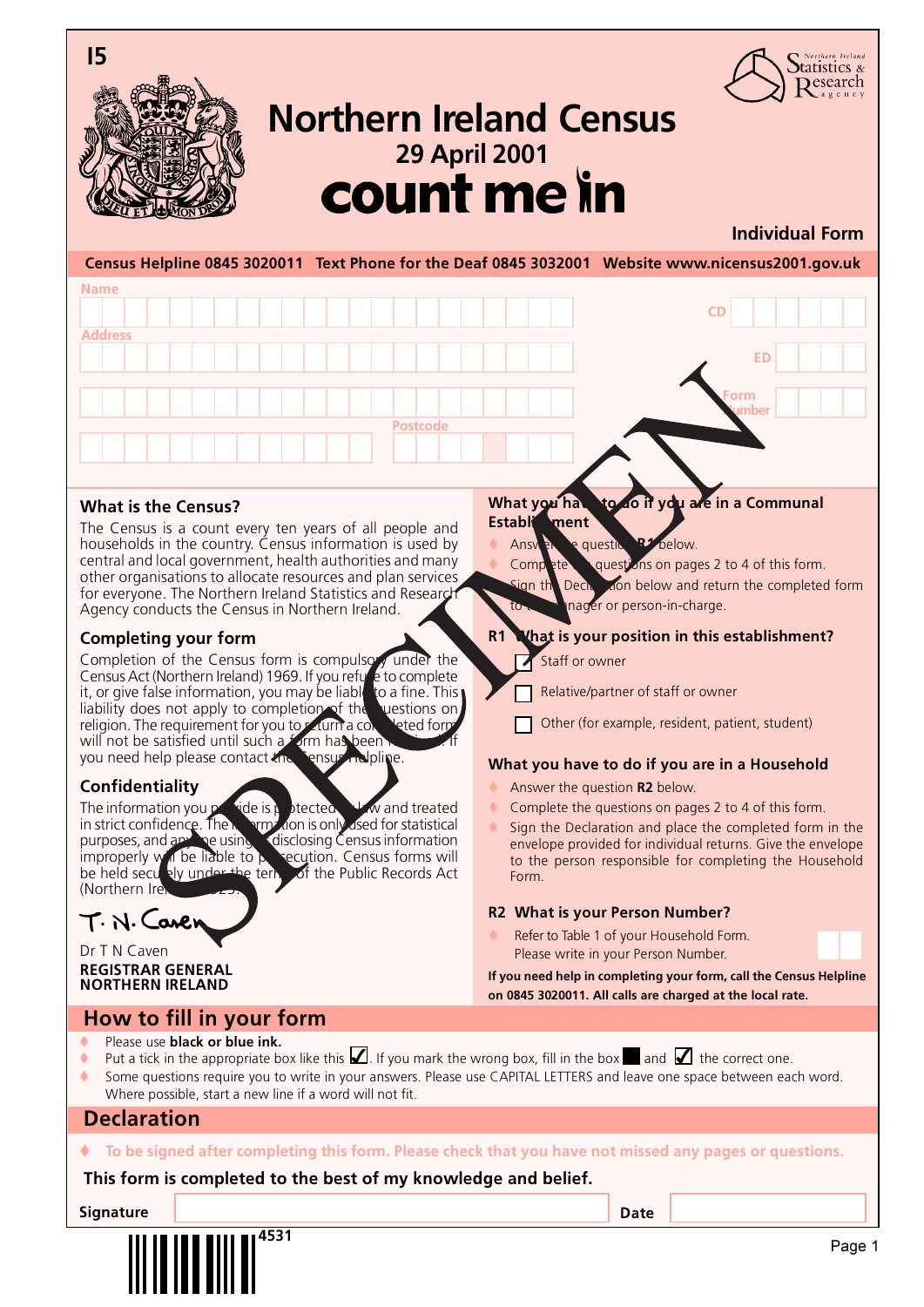| What is your name?<br>$\mathbf{1}$<br><b>First name and surname</b>           |                                                            | 10 To which of these ethnic groups<br>do you consider you belong?     |
|-------------------------------------------------------------------------------|------------------------------------------------------------|-----------------------------------------------------------------------|
|                                                                               |                                                            | ۰<br>$\checkmark$ one box only.                                       |
| What is your sex?<br>2 <sup>1</sup>                                           | Do you regard yourself as<br>8                             | White                                                                 |
| Male<br>Female                                                                | belonging to any particular                                | Chinese                                                               |
|                                                                               | religion?<br>Go to 8a<br>Yes                               | Irish Traveller                                                       |
| What is your date of birth?<br>3                                              | Go to 8b<br><b>No</b>                                      | Indian                                                                |
| <b>Month</b><br>Day<br>Year                                                   |                                                            | Pakistani                                                             |
|                                                                               | 8a What religion, religious<br>denomination or body do you | Bangladeshi                                                           |
| What is your marital status<br>4                                              | belong to?                                                 | Black Caribbean                                                       |
| (on 29 April 2001)?<br>Single (never married)                                 | Roman Catholic                                             | Black African                                                         |
| Married (first marriage)                                                      | Presbyterian Church in Ireland                             | <b>Black Othe</b>                                                     |
| Re-married                                                                    | Church of Ireland                                          | vo, write in                                                          |
|                                                                               | Methodist Church in Ireland                                |                                                                       |
| Separated (but still legally married)<br>Divorced                             | Other, please write in                                     |                                                                       |
| Widowed                                                                       |                                                            |                                                                       |
|                                                                               |                                                            | Any other ethnic group, write in                                      |
| 5 <sub>1</sub><br>Are you a schoolchild or student<br>in full-time education? |                                                            |                                                                       |
| $Yes$ Go to $6$                                                               |                                                            |                                                                       |
| $No \rightharpoonup Go$ to 7                                                  | <b>Nigious</b><br><b>8b</b> What religion,                 |                                                                       |
| 6<br>Do you live at the address                                               | dengmination or<br>dy were<br>you brought up in?           | 11 Over the last twelve months                                        |
| shown on the front of this form                                               | Roman Catholic                                             | would you say your health has                                         |
| during the school, college or<br>university term?                             | vterjan Church in Ireland                                  | on the whole been:                                                    |
| Only answer this question if you<br>٠<br>have answered 'Yes' to Qu            | Courch of Ireland                                          | Good?                                                                 |
| Yes, I live at this add ss duri                                               | rethodist Church in Ireland                                | Fairly good?                                                          |
| the school/college/un<br><b>xsity</b> t<br>łm                                 | Other, please write in                                     | Not good?                                                             |
|                                                                               |                                                            | Do you look after, or give any<br>12 <sup>2</sup>                     |
| No, I live<br>ng the<br>ewb<br>school/collegeruniversity<br>erm               |                                                            | help or support to family members,<br>friends, neighbours or others   |
| Go to $35$                                                                    |                                                            | because of:                                                           |
| 7 <sup>1</sup><br>Can you understand, speak,                                  | None                                                       | long term physical or<br>mental ill-health or disability,             |
| read or write Irish?                                                          | 9 What is your country of birth?                           | problems related to old age?                                          |
| If all the boxes that apply.<br>٠                                             | Northern Ireland                                           | Do not count anything you do as<br>۰<br>part of your paid employment. |
| Understand spoken Irish                                                       | England<br>Wales                                           | time spent in a typical week.<br>٠                                    |
| Speak Irish                                                                   | Republic of<br>Scotland<br>Ireland                         | No                                                                    |
| Read Irish                                                                    | Elsewhere, <i>please write in the</i>                      | Yes, 1-19 hours a week                                                |
| Write Irish                                                                   | present name of the country                                | Yes, 20-49 hours a week                                               |
| None of the above                                                             |                                                            | Yes, 50+ hours a week                                                 |
|                                                                               |                                                            |                                                                       |
|                                                                               |                                                            | 4532                                                                  |
| Page 2                                                                        |                                                            |                                                                       |
|                                                                               |                                                            |                                                                       |

٦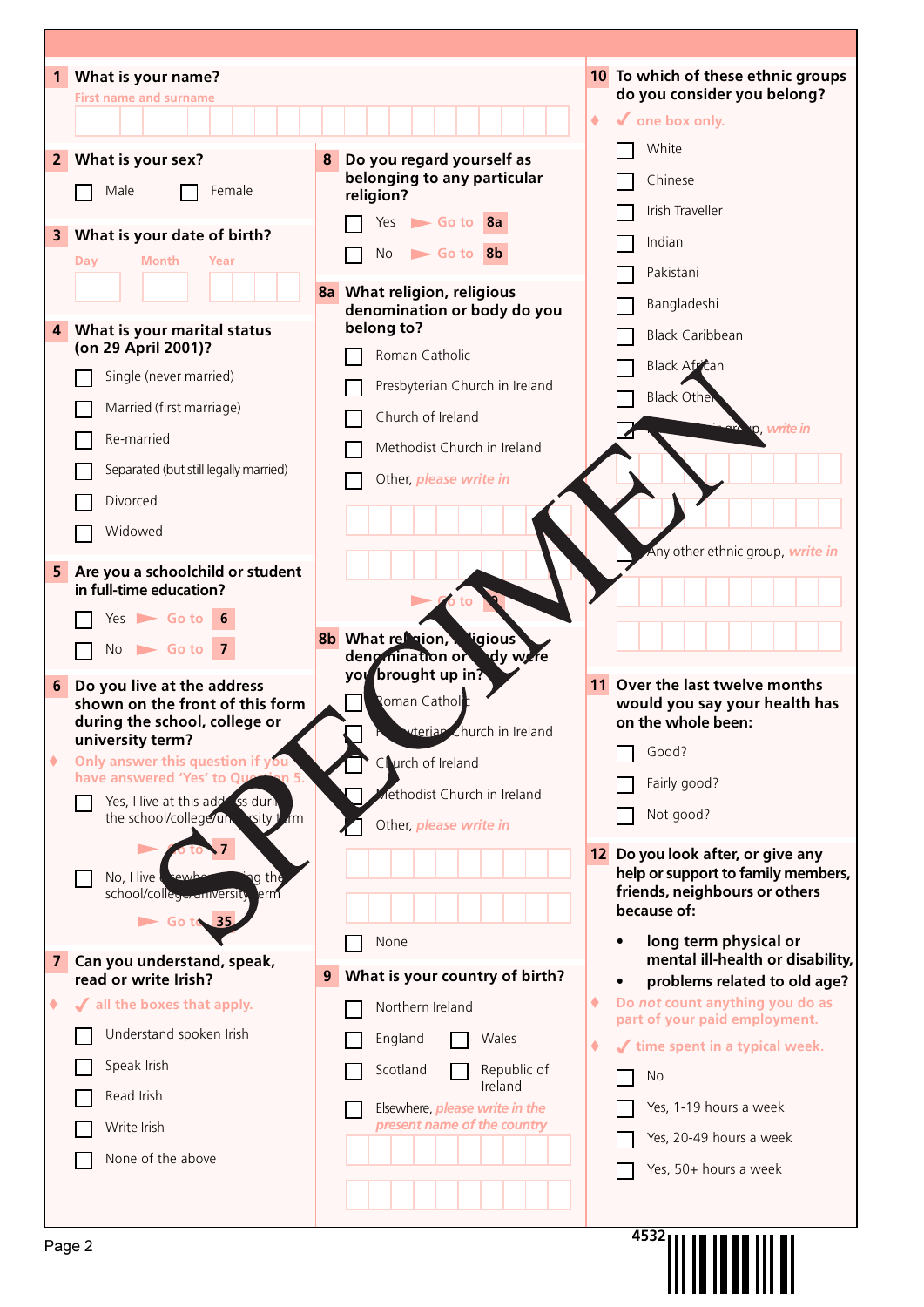| ۰                    | 13 Do you have any long-term illness, health problem or disability which<br>limits your daily activities or the work you can do?<br>Include problems which are due to old age.                                                                                                        |   | 18 Were you actively looking for any<br>kind of paid work during the last<br>4 weeks?<br>Yes<br>No            |
|----------------------|---------------------------------------------------------------------------------------------------------------------------------------------------------------------------------------------------------------------------------------------------------------------------------------|---|---------------------------------------------------------------------------------------------------------------|
|                      | Yes<br>No                                                                                                                                                                                                                                                                             |   |                                                                                                               |
| $\blacklozenge$<br>۰ | 14 What was your usual address one year ago?<br>If you were a child at boarding school or a student one year ago, give the<br>address at which you were living during the school/college/university term.<br>For a child born after 29 April 2000, √ 'No usual address one year ago'. |   | 19 If a job had been available last<br>week, could you have started it<br>within 2 weeks?<br>Yes<br><b>No</b> |
|                      | The address shown on the front of the form                                                                                                                                                                                                                                            |   | 20 Last w ek, were you waiting to                                                                             |
|                      | No usual address one year ago                                                                                                                                                                                                                                                         |   | start a job already obtained?                                                                                 |
|                      | Elsewhere, please write in below                                                                                                                                                                                                                                                      |   | Yes<br><b>No</b>                                                                                              |
|                      |                                                                                                                                                                                                                                                                                       |   | Last week, were you any of the<br>following?<br>all the boxes that apply.<br>Retired                          |
|                      |                                                                                                                                                                                                                                                                                       |   | Student                                                                                                       |
|                      |                                                                                                                                                                                                                                                                                       |   | Looking after home/family                                                                                     |
|                      | <b>Postcod</b>                                                                                                                                                                                                                                                                        |   | Permanently sick/disabled                                                                                     |
|                      |                                                                                                                                                                                                                                                                                       |   | None of the above                                                                                             |
|                      | 16<br>15 If you are aged 16 to 74                                                                                                                                                                                                                                                     |   | 22 Have you ever worked?                                                                                      |
|                      | Go to $35$<br>If you are aged 15 and under, or 75 and over                                                                                                                                                                                                                            |   | Yes, please write in the year you                                                                             |
|                      | 16 Which of these qualifications do you<br>e?                                                                                                                                                                                                                                         |   | last worked                                                                                                   |
| ٠                    | all the qualifications, or air equi<br>lents, that apply.                                                                                                                                                                                                                             |   | 23<br>$\blacktriangleright$ Go to                                                                             |
|                      | GCSE (grades D-G), CSE (grades)<br>$(2 - 5)$<br>NVQ Level 1,<br>GNVQ Foundation                                                                                                                                                                                                       |   | No, have never worked<br>$\blacktriangleright$ Go to<br>35                                                    |
|                      | $1-4C$ SEs (grad A-C),<br>1-4 CSEs (grade<br>NVQ Level 2,<br>GNVQ Intermediate<br>1-4 'O' Level Passe.                                                                                                                                                                                |   | 23 Answer the remaining questions                                                                             |
|                      | 5+ C <sup>o</sup> cs (grade 1), 5+ CSEs (grades A-C),<br>NVQ Level 3,<br>Level Passes, Senio entificate<br>GNVQ Advanced<br>$5 + '$                                                                                                                                                   |   | for the <i>main</i> job you were doing<br>last week, or if not working last                                   |
|                      | Is, Advanced Senior<br>$1'$ A' $\sim$<br>NVQ Level 4, HNC, HND<br><b>ASK</b><br>Certificate                                                                                                                                                                                           |   | week, your last main job.                                                                                     |
|                      | 2+ 'A' Levels,<br>NVQ Level 5<br><b>S</b> Levels                                                                                                                                                                                                                                      | ۰ | Your main job is the job in which<br>you usually work the most hours.                                         |
|                      | First Degree                                                                                                                                                                                                                                                                          |   | 24 Do (did) you work as an<br>employee or are (were) you                                                      |
|                      | No qualifications<br>Higher Degree                                                                                                                                                                                                                                                    |   | self-employed?                                                                                                |
|                      |                                                                                                                                                                                                                                                                                       |   | Employee                                                                                                      |
|                      | 17 Last week, were you doing any work:                                                                                                                                                                                                                                                |   | Self-employed with employees                                                                                  |
|                      | as an employee, or on a Government sponsored training scheme,<br>as self-employed/freelance, or                                                                                                                                                                                       |   | Self-employed/freelance without<br>employees                                                                  |
|                      | in your own/family business (including shop or farm)?                                                                                                                                                                                                                                 |   | 25 How many people work                                                                                       |
| ٠                    | 'Yes' if away from work ill, on maternity leave, on holiday or temporarily laid off.                                                                                                                                                                                                  |   | (worked) for your employer at<br>the place where you work                                                     |
| ٠                    | √ 'Yes' for any paid work, including casual or temporary work, even if only<br>for one hour.                                                                                                                                                                                          |   | (worked)?                                                                                                     |
| ٠                    | √ 'Yes' if you worked, paid or unpaid, in your own/family business.                                                                                                                                                                                                                   |   | If you are (were) self-employed,<br>✔ to show how many people<br>you employ (employed).                       |
|                      | $\blacktriangleright$ Go to 23<br>Yes                                                                                                                                                                                                                                                 |   | $1 - 9$<br>$10 - 24$                                                                                          |
|                      | No<br>$\blacktriangleright$ Go to<br>18                                                                                                                                                                                                                                               |   | 25-499<br>500 or more                                                                                         |
|                      | 4533                                                                                                                                                                                                                                                                                  |   | Page:                                                                                                         |
|                      |                                                                                                                                                                                                                                                                                       |   |                                                                                                               |
|                      |                                                                                                                                                                                                                                                                                       |   |                                                                                                               |